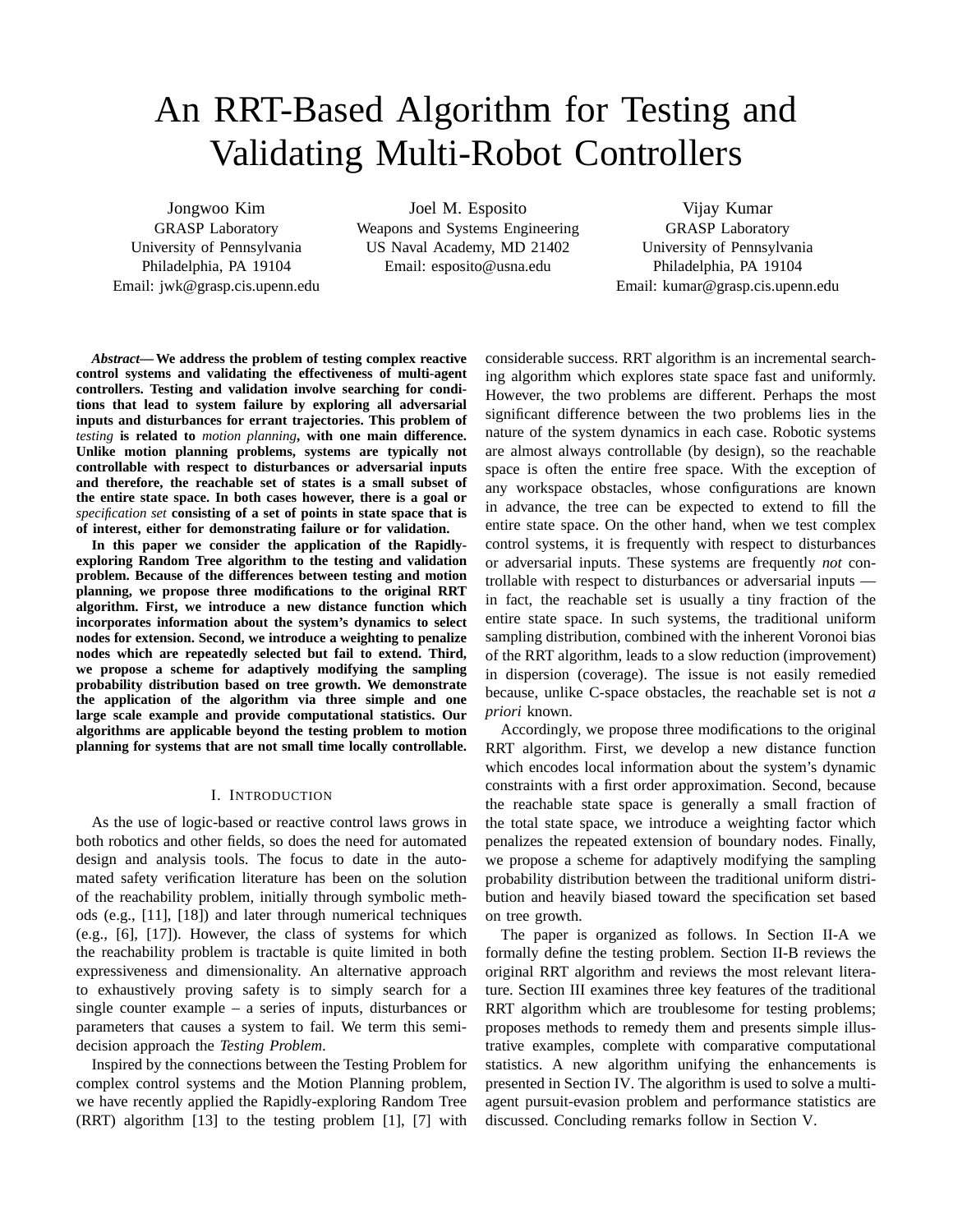#### II. BACKGROUND AND RELATED WORK

#### *A. Problem Statement*

*Definition 2.1:* We define a **Finite Time Control System** as a tuple  $C = (X, U, T,Init, f)$  where

- $X \subset \mathbb{R}^n$  is a set of *free* state variables;
- $U \subset \mathbb{R}^m$  is a compact set of input values;
- $T = [t_0, t_f] \subset \mathbb{R}$  is a compact time interval the system evolves over;
- Init  $\subset X$  is a compact set of possible initial conditions;
- $f: X \times U \to \mathbb{R}^n$  is a vector field which prescribes the time derivative of the state variables.

We are generally interested in systems with collections of rigid bodies with very complicated dynamics, especially high-dimensional continuous systems or hybrid (discrete/continuous) and switched systems where  $f$  may be a non-smooth function of  $x$ . We do not impose any structure on the nature of the dynamics (except assuming that solutions exist in the sense of Fillipov). Note that in the case of rigid body systems X is essentially  $C_{free} \times T C_{free}$ . We use the term "input" in the most general sense in that it can include yet unspecified feedback control inputs, human in the loop inputs, and disturbances.

*Problem 2.2:* **Testing Problem**: Given a tuple  $(C, x^0, S)$ , where

- $C = (X, U, T,Init, f)$  is a finite time control system,
- $x^0 \in \overline{Init}$ , and
- $S$  is a specification set,

the goal is to determine an open loop control law  $U: T \to U$ such that  $\exists t \in T$  for which  $x(t) \in S$ .

In other words, the goal is to determine a counter-example – an input sequence which will cause the system to fail by entering  $S - if$  one exists. However, in order to make the problem algorithmically tractable, instead of searching the set of all possible functions  $U : T \rightarrow U$ , the search must be restricted to some subset of functions with finite dimensional parametrization.

For the sake of convenience we make three additional assumptions. First, assume  $X \subset \mathbb{R}^n$  is defined in such a way that a point in  $\mathbb{R}^n$  can be easily tested for membership in X. Second, assume the specification set  $S$  can be defined as the sub-level set of some function  $S = \{x | x \in X, s(x) \leq 0\}.$ Finally, we restrict our search over  $U$  to piecewise constant functions of time with k segments, each of time duration  $\delta t$ . Thus, instead of the continuous map  $U$ , we consider the search over  $\overline{U}: T \to U$ , as the search for a k-vector of parameters. With  $u^i \in U$ 

$$
\bar{u} = [u^1, u^2, \dots, u^k]^T
$$

so the input  $u(t)$  is given by

$$
u(t) = u^i \in U \text{ if } t_o + (i - 1)\delta t \le t < t_o + (i)\delta t
$$

for  $i = 1, \ldots, k$ .

#### *B. Related Work*

We base our approach on the Rapidly-exploring Random Tree (RRT) algorithm [13]. A very basic algorithm is given in Algorithms 1 and 2, where  $\rho$  is some suitable metric and pdf is a probability distribution. RRTs are attractive because they work directly in the space of admissible inputs making them suitable for systems with dynamic constraints and because they are *probabilistically complete* [13]. While much work on safety verification exists, the approach of using RRTs to analyze hybrid systems is recent. In [8] RRTs were used to design trajectories of hybrid systems. The first published work using RRTs for analyzing hybrid systems is [3], [15]. In a similar vein, a blimp system control law was validated under unpredictable but bounded disturbances [10]. In [2], the reachable set for aircraft collision avoidance problem was obtained and several extensions of the RRT approach were mentioned. We have applied a variant of this method [1] to testing hypotheses and establishing properties of biological networks.

We review two developments from [7], used later in this paper: coverage estimation and the RRFT algorithm. First, the coverage of the state space with tree nodes is important both because it can be used as a termination criteria in the event a solution is not found and because it provides a methodology for comparing the effectiveness of two algorithms that is not dependent on the goal position. Typically *Dispersion* is used [12] which is loosely defined as the radius of the largest ball in  $X$  which does not contain a tree node. We reject it on the grounds that it is difficult to compute and because, by only focusing on the largest such ball, it yields an overly conservative estimate of coverage. We introduce a coverage measure which can be thought of as a discretized average dispersion. Given an RRT (T) and a set of grid points  $G \subset X$ with spacing  $\delta x$ 

$$
c(\mathcal{T}, G) = 1 - \frac{1}{|G| \cdot \delta x} \sum_{x^g \in G} \min(\rho(x^g, \mathcal{T}), \delta x). \quad \text{(II.1)}
$$

Second, the Rapidly-exploring Random Forest of Trees (RRFT) algorithm searches over time invariant parameters and initial conditions by planting many RRTs at a sampling of parameter values. Individual trees are grown and terminated by monitoring  $c$ . Both  $c$  and the RRFT method are used in Sect. IV.

| <b>Algorithm 1</b> Generate RRT: $T$                         |
|--------------------------------------------------------------|
| Initialize RRT: $\mathcal{T}$ .addVertex $(x^0)$             |
| while $\exists x \in \mathcal{T}$ such that $s(x) \leq 0$ do |
| Extend $(T)$                                                 |
| end while                                                    |

There have been several enhancements to the basic RRT algorithm. In [5] a method for penalizing the repeated selection of collision prone nodes for extension is introduced. In [16] a node selection strategy is described which increases the natural Voronoi bias of the method for the purposes of dispersion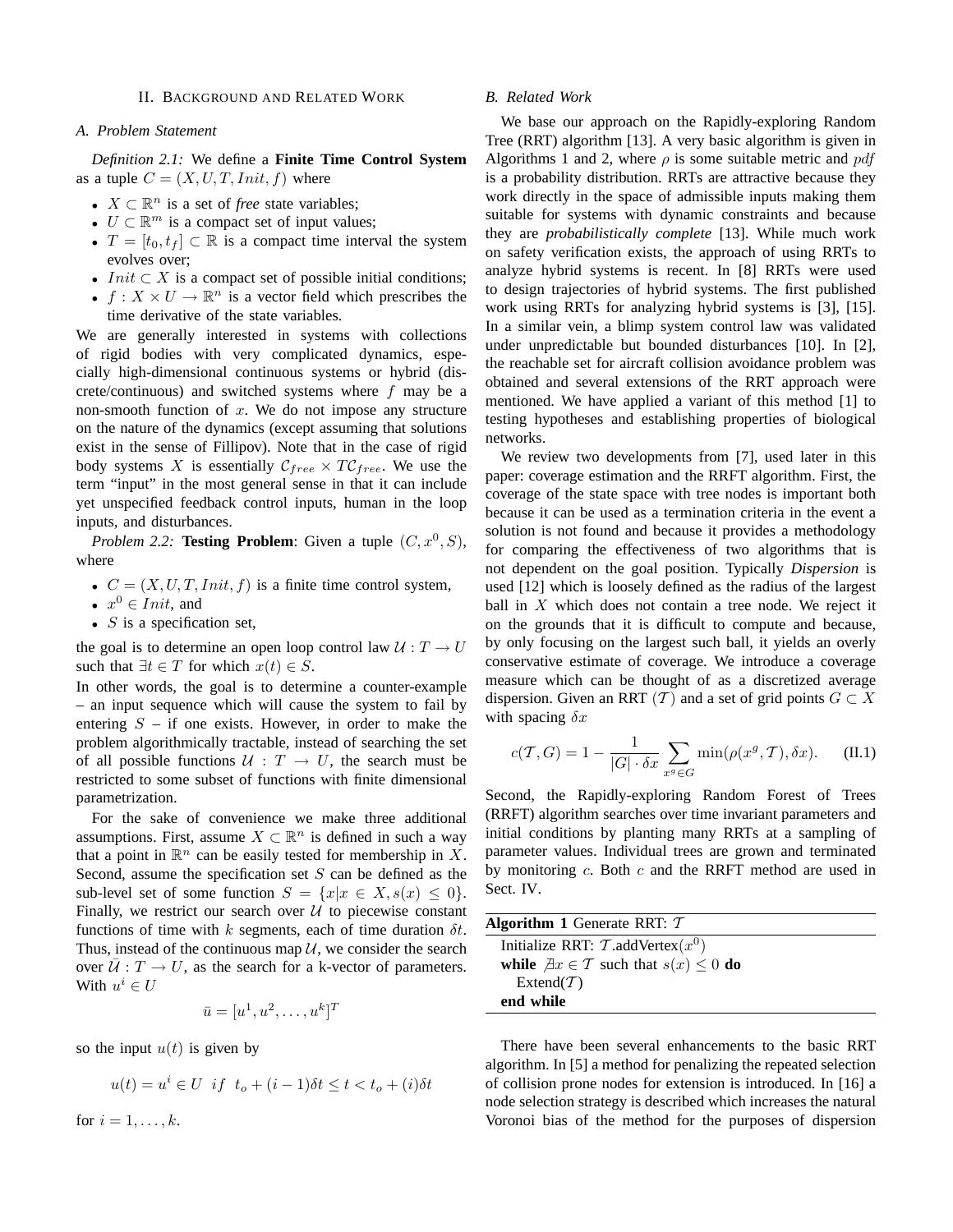

Fig. 1. The reachable space is shown as the shaded gray region. The arrows indicate the possible velocity vectors at each node. Nodes selected for extension on the basis of their distance from  $x^{rand}(x^B)$  may be difficult to connect from when the system is not small time locally controllable.  $x^A$ is a better candidate for extension.

| Algorithm 2 Extend $(\mathcal{T})$                                                                                                                                                         |  |  |  |  |
|--------------------------------------------------------------------------------------------------------------------------------------------------------------------------------------------|--|--|--|--|
| $x^{rand} \in X \leftarrow pdf()$                                                                                                                                                          |  |  |  |  |
| $x^{near} \leftarrow \arg\min_{x^j \in \mathcal{T}} \rho(x^j, x^{rand})$                                                                                                                   |  |  |  |  |
|                                                                                                                                                                                            |  |  |  |  |
| $\begin{array}{l} u^{new} = \arg \min_{u \in \bar{U}} \{ \rho(x^{rand}, x^{near} + \int^{\delta t} f(x, u) dt) \} \\ x^{new} = x^{near} + \int^{\delta t} f(x, u^{new}(t)) dt \end{array}$ |  |  |  |  |
| $\mathcal{T}$ .addVertex $(x^{new})$                                                                                                                                                       |  |  |  |  |
| $\mathcal{T}$ .addEdge( $u^{new}$ , $x^{near} \rightarrow x^{new}$ )                                                                                                                       |  |  |  |  |

reduction. However, neither approach is able to reduce the dispersion (which must be measured within the reachable set) for uncontrollable systems. Biasing the sampling toward regions close to the goal state has been tried in [14], [15] and [3] with some success. However the sample bias factor is fixed *a priori* and it can lead to difficulties in non-convex systems because of the presence of local minima. In [10], a metric accounting for under-actuated dynamics is suggested but is specific to the aerial robots example considered there.

#### III. ENHANCEMENTS TO THE RRT ALGORITHM

In this section, we propose three modifications to the original RRT algorithm, all designed to deal with systems that may only traverse a small fraction of the entire state space and in which there are no obvious metrics to establish proximity relationships. Recall that the Voronoi bias coupled with the use of a uniform distribution decreases the dispersion of the tree nodes in  $X$ . However, for uncontrollable systems it may be impossible to reduce the dispersion of the tree nodes in  $X$ below a critical value, which is an unknown constant. Instead the goal is to simply find a solution quickly while reducing the dispersion of the tree nodes *within the reachable space*, R, by using heuristics to account for the system's motion constraints.

# *A. Dynamics-based selection of proximal node*

*Example 3.1:* Consider the trivial example

$$
\dot{x}_1 = 2, \quad \dot{x}_2 = u,\tag{III.1}
$$

where  $u \in U = [1, 2]$ . The reachable space, which is normally unknown can easily be computed by hand in this case, and is shown as the shaded region in Fig. 1. A state  $x^{rand}$  is generated and the planner must select the "closest" tree node,  $x^{near}$  to attempt to connect from. Line 2 of Algorithm 2 (traditional RRT) selects  $x^{near} \leftarrow x^B$  for extension based on

proximity to  $x^{rand} \in X$ , as determined by a distance metric  $\rho$  that is implicitly assumed to be a Euclidean metric.

However, none of the possible velocity vectors at that state (indicated as region between the thick arrows) are able to proceed in the required direction. Despite the fact that  $\rho(x^A, x^{rand}) > \rho(x^B, x^{rand})$ ,  $x^A$  is actually more suited to extension because the possible velocity vectors include a direction that moves toward  $x^{rand}$ . In addition to testing problems, this situation arises in a variety of robotic applications where the system is nonholonomic (*e.g.*, wheeled carts), and particularly in systems with constraints on forward velocities (*e.g.*, unmanned aerial vehicles). Ideally both distance and velocity constraints should be used to estimate a "time to connection".

To remedy the situation in Fig. 1 we propose replacing  $\rho(x^j, x^{rand})$  in Line 2 of Algorithm 2 with a local first order approximation of the time-to-go.

$$
t_{2go}(x^j, x^{rand}) = \begin{cases} \rho(x^j, x^{rand})/g & \text{if } g > 0\\ \infty & \text{if } g \le 0 \end{cases}
$$
 (III.2)

where g represents the instantaneous speed with which  $x^{rand}$ can be approached

$$
g = \max_{u \in \bar{U}} \left[ -\frac{\partial \rho(x, x^{rand})}{\partial x} f(x, u)|_{x = x^{j}} \right]
$$

Intuitively  $t_{2g}$  computes the distance from  $x^j$  to  $x^{rand}$  and divides by a first order approximation of the speed with which the distance can be decreased, giving  $t_{2go}$  units of time. Note that a negative value of  $q$  implies that the distance is actually increasing, which can be interpreted as infinite "time-to-go" (to first order). In a given iteration if none of the existing nodes have a finite value for  $t_{2go}$ , one can be chosen at random or based on some secondary criteria (such as distance as determined by  $\rho$ ).

From a computational point of view the maximization may be done by exhaustive search or by exploiting some problem dependent feature. For example if  $f(x, u)$  is an affine function of  $u$  and the set  $U$  is the Cartesian product of rectangles, the maximization is a linear program in  $n$  dimensions which can be solved efficiently. If no efficient methods exist to compute this quantity, evaluating every node via this method can be intensive. In such a case,  $t_{2g0}$  can be used as a secondary criteria to select  $x^{near}$  among the, for example, 10 closest nodes according to the Euclidean metric.

We next consider an example that is from the verification community. Although it is not central to robotics, it has many of the properties that are central to multi-agent robotic systems.

*Example 3.2:* The hybrid automata model of a thermostat has been a popular example in the verification literature [9]. Fig. 2 shows the system model.  $x = (x_1, x_2, x_3) \in X \subset \mathbb{R}^3$ where  $x_1$  is the temperature in the room,  $x_2$  is the elapsed time, and  $x_3$  is a timer that measures the cumulative amount of time the heater has been on for. The dynamics have two modes which denote the heater being "on" or "off". U consists of  $u_{on} = [2, 4]$ ; and  $u_{off} = [-3, -1]$ . The values  $u_{on}$  and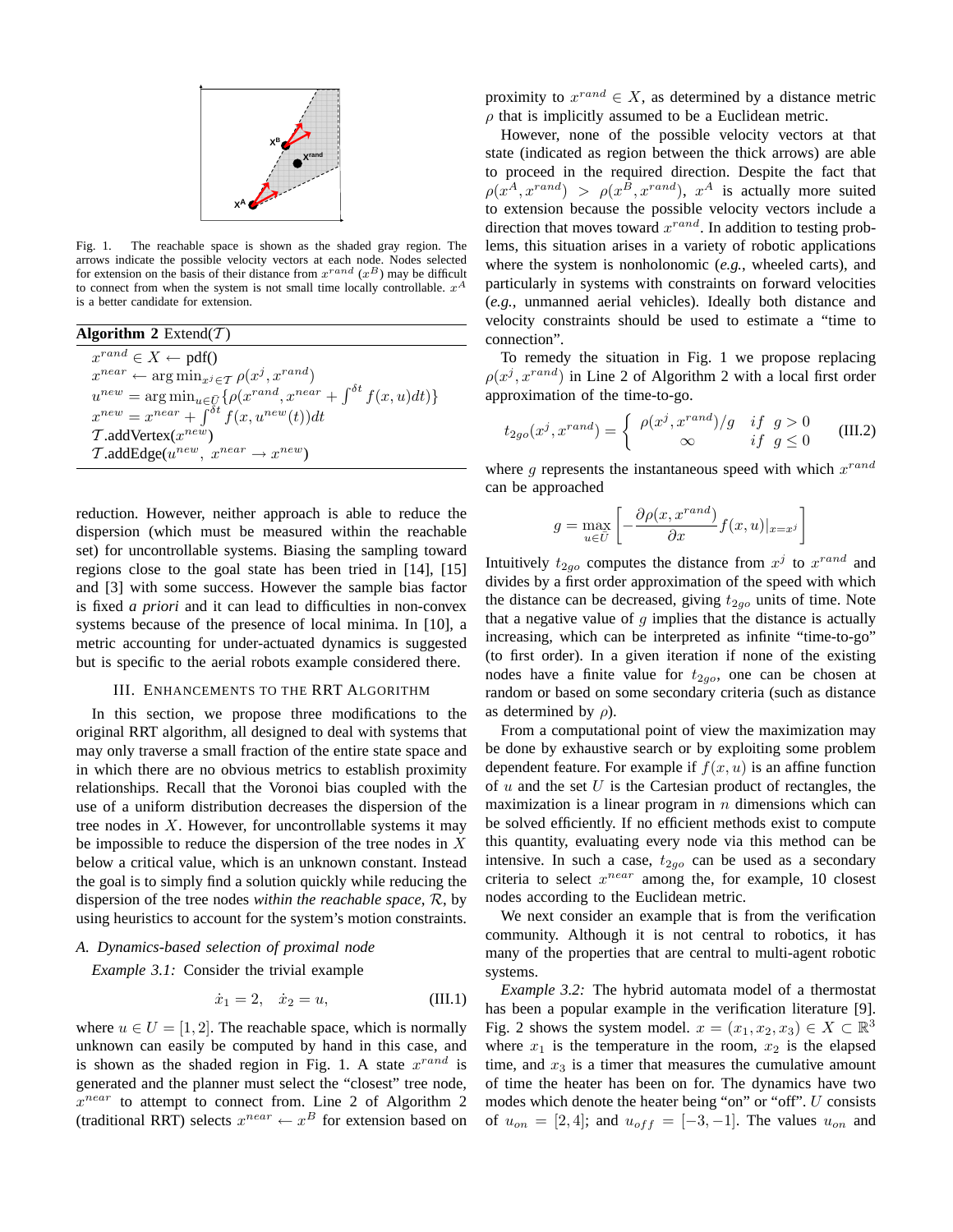

Fig. 2. The system dynamics of the thermostat.



Fig. 3. The solution of the thermostat counter example via the RRT using the dynamics-based selection of proximal nodes (Temperature vs. time).

 $u_{off}$  represent the possible heating and cooling rates in the two modes. The conditions  $x_1 \leq 1$  and  $x_1 \geq 3$  enable the mode switches  $of f \rightarrow on$  and  $on \rightarrow of f$  respectively. In [9] a symbolic verification tool is used to answer the question: "After an initialization period of two minutes, is it possible for the heater to be on for more than two thirds of the total time at any point during the first hour of operation?" Such a question may be important from an energy consumption point of view. Therefore the specification set is

$$
S = \{ x \in X | 2/3x_2 - x_3 \le 0 \land -x_2 + 2 \le 0 \}.
$$

The initial conditions were mode = "on", and  $x^{\circ} = [2 \ 0 \ 0]^T$ . Aside from being a classical verification example, the senario is interesting in its own right. First, the system has quite nontrivial dynamics, since the control inputs do not appear in the right hand side of two of the state equations, or the specification equations. This, together with the narrow range of U, makes the reachable set,  $\mathcal R$  a small subset of X. The set of possible velocity vectors at every point is very limited making this an ideal example to demonstrate the Dynamicsbased selection of proximal node.

First the problem was solved 10 times selecting proximal nodes based on the Euclidean metric  $\rho$ ; then 10 times with the Dynamics-based selection function  $t_{2\alpha}$ . In all cases, the algorithm successfully computed a counter example as seen in Fig. 3. Table I shows the computational statistics for two algorithms.

### *B. History-based selection of proximal node*

A second situation is shown in Fig. 4 where the traditional RRT is applied to the system and, after 8 iterations, the resulting tree is shown using dark circles and line segments. Because the reachable set is so small, nodes on the boundary will tend to have disproportionately large Voronoi regions, such as  $x^A$  in Fig. 4. When a uniform distribution is used to generate  $x^{rand}$ , most samples will fall outside the reachable set and these boundary nodes will be selected for extension

| Metric    | No. of       | Computation |  |  |  |
|-----------|--------------|-------------|--|--|--|
|           | <b>Nodes</b> | Time (sec)  |  |  |  |
| Euclidean | 2284         | 376.4       |  |  |  |
| $t_{2ao}$ | 1627         | 231         |  |  |  |
| RI E I    |              |             |  |  |  |

THERMOSTAT EXAMPLE: A COMPARISON OF THE USE OF THE EUCLIDEAN METRIC AND  $t_{2g}$  INTRODUCED IN SECT. III-A, AVERAGED OVER 10 TRIALS ON A 1GHZ PC.



Fig. 4. The reachable space is shown as the shaded gray region, bold circles and lines are the RRT, and dotted lines are the Voronoi cells. Nodes on the boundary of the reachable space have disproportionately large Voronoi regions, causing them to repeatedly be selected as  $x^{near}$ .

repeatedly. Each time, the same extremal inputs will be used to connect  $x^A$  to  $x^{rand}$  in vain, instead resulting in  $x^B$ . Boundary nodes which are repeatedly selected but fail to extend should be penalized to counter balance this Voronoi bias so that they are less likely to be selected in the future.

If a node is selected for extention as  $x^{near}$  in Line 2 of Algorithm 2 and the minimization in Line 3 produces an input  $u^{new}$  which has been applied previously, the resulting  $x^{new}$ is already an element of  $T$ . When this happens we say the node has "failed to extend"; and determine the next best  $u^{new}$ which extends the tree (suggested in [5]).

For each  $x^j \in \mathcal{T}$  we propose storing the number of times the node has failed to extend  $n^j$ . This value can be used to compute a penalty weight to discourage the repeated selection of boundary nodes which fail to extend. Let  $n_{\min}$  and  $n_{\max}$ be the least and greatest values of  $n^j$  in the tree at a given iteration. The *History-based weighting* is defined as

$$
H(x^j, x^{rand}; \rho) = \frac{\rho(x^j, x^{rand}) - \rho_{\min}}{\rho_{\max} - \rho_{\min}} + \frac{n^j - n_{\min}}{n_{\max} - n_{\min}} \tag{III.3}
$$

where  $\rho_{\min} = \min_{x^i \in \mathcal{T}} \rho(x^i, x^{rand})$  and  $\rho_{\max}$  is defined in a similar manner. These bounds are used to normalize the distances so that the impact of the second term is not problem dependent. Note that any distance function, including  $t_{2g}$  can be substituted for  $\rho$ .

*Example 3.3:* The RRT algorithm is used to find trajectories of the linear dynamic system with bounded control inputs in the form of

$$
\dot{x} = Ax + Bu + b \tag{III.4}
$$

where  $x \in X = [-200, 200] \times [-200, 200]$  and  $u \in U =$  $[-10\ 10] \times [-10\ 10]$ .

Fig. 5 shows trajectories generated by the RRT algorithm using the Euclidean metric (*left*) and using the History-based weighting described above (*right*). Note that reachable set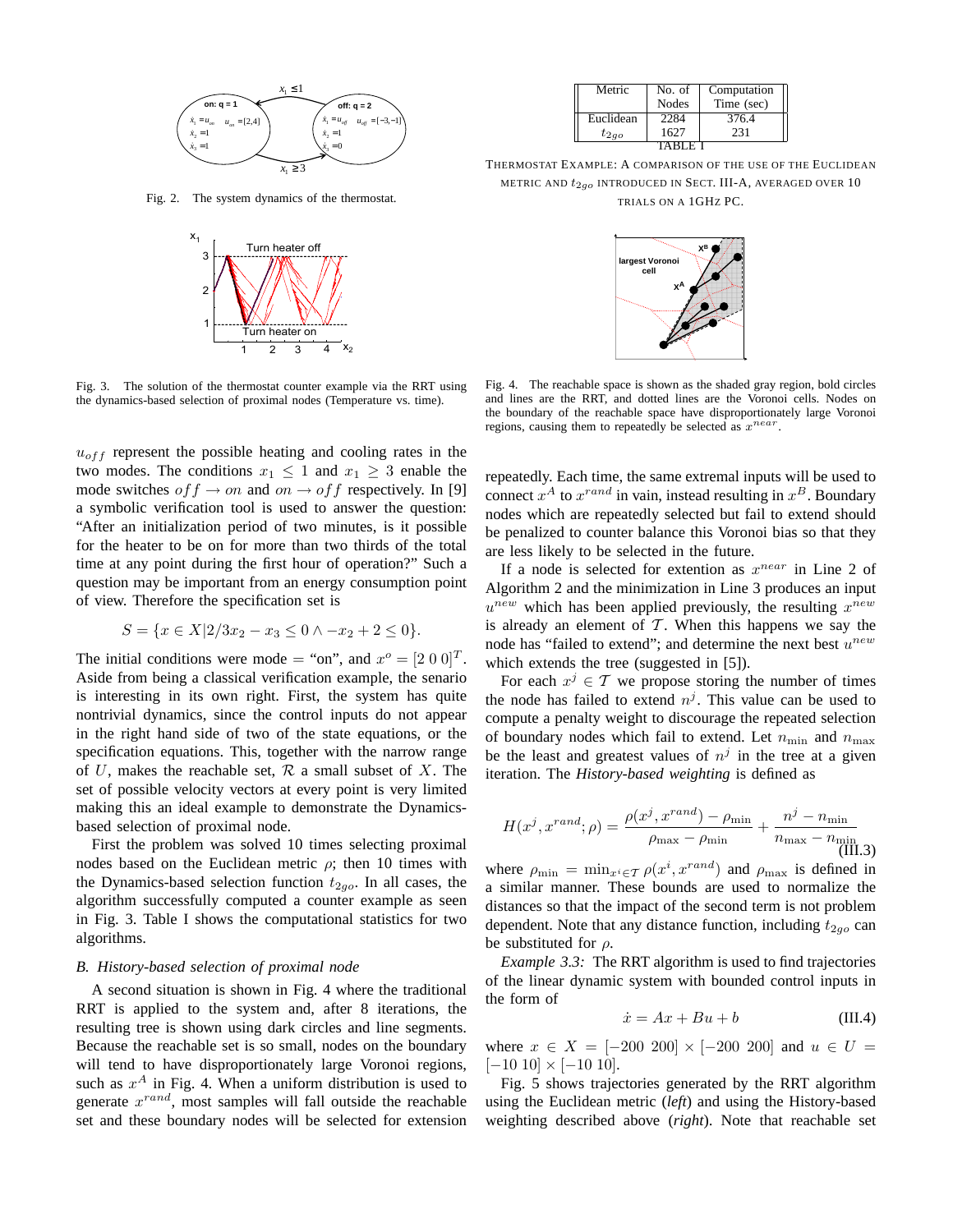

Fig. 5. RRT for a linear system using the Euclidean metric (*left*) vs. a Historybased selection of proximal node (*right*). After 5000 nodes the coverage of the reachable space is much more dense when using the weighting.



Fig. 6. Value of  $n^j$  for each node (sorted in descending order) using the unweighted Euclidean metric (*left*) and History-based weighting (*right*).

is small fraction of the environment. The interior of the reachable region with the History-based selection of proximal node method is much more densely covered than Euclidean metric. Fig. 6 shows  $n^j$  for each node in T. Nodes are sorted in descending order to facilitate the visualization. In the conventional RRT algorithm, a smaller portion of nodes (on the boundary of the reachable set) have disproportionately high values of  $n^j$ .

#### *C. Adaptively biased sample generation*

Intuitively, biasing the sampling distribution for  $x^{rand}$  to generate a disproportionate number of samples inside the set S is effective when the system is easily steered toward S (*i.e.* the system is output controllable with respect to  $s(x)$ ). In general, biasing the sample distribution toward the goal can make sense but it is difficult to decide *a priori* which problems will benefit.

We update the amount of biasing for every  $N_s$  iterations of the RRT algorithm, where  $N_s$  is user defined number. If in a given iteration  $\rho(x^{near}, x^{rand}) > \rho(x^{new}, x^{rand})$ , where  $\rho$  is a metric function, we call such an iteration *successful* because the tree has grown toward  $x^{rand}$ . We count the number of successful iterations  $n_s$ , out of the  $n_\beta$  iterations where random states are generated inside the set defined by  $s(x) \leq 0$  and compute

$$
\beta = \frac{n_s}{n_\beta} \tag{III.5}
$$

If  $x^{near}$  is not successful in growing toward  $x^{rand}$  inside the specification set or the best candidate for  $x^{new}$  from  $x^{near}$ is already in a tree in the above test, we eliminate the  $x^{near}$ from consideration as  $x^{near}$  for the testing in future iterations to prevent it from being chosen repeatedly. Values of  $\beta$  close to unity indicate biasing sample generation inside  $S$  has been beneficial.



Fig. 7. The distribution  $B(x; \mu, \beta)$  with  $\mu = 0$  and various values of  $\beta$ .

Our proposed probability density function  $B(x; \mu, \beta)$ , to be used in Line 1 of Algorithm 2, resembles a Gaussian over some compact set,  $a \leq x \leq b$ 

$$
B(x; \mu, \beta) = \begin{cases} N(x; \mu, \sigma(\beta)) + \\ C_t/(b - a), & a \le x \le b \\ 0 & else \end{cases}
$$
 (III.6)

where  $N(x; \mu, \sigma(\beta))$  is the Gaussian distribution with mean  $\mu$  and standard deviation  $\sigma(\beta)$ . The last term,  $C_t/(b-a)$ , is added to ensure that the area under the curve is equal to one.  $C_t$  represents the area of the truncated portions above  $x = b$ and below  $x = a$ 

$$
C_t = \int_{-\infty}^a N(x; \mu, \sigma) dx + \int_b^{\infty} N(x; \mu, \sigma) dx.
$$

Obviously  $\mu$  should be selected so that  $s(\mu) \leq 0$ . The standard deviation of  $N(x; \mu, \sigma(\beta))$  effectively determines the bias and should be computed using  $\beta \in [0, 1]$ 

$$
\sigma(\beta) = (1 - \beta)(\sigma_{\text{max}} - \sigma_{\text{min}}) + \sigma_{\text{min}}, \tag{III.7}
$$

where  $\sigma_{\text{max}}$  and  $\sigma_{\text{min}}$  are user-defined values of the maximum and minimum standard deviations.

Fig. 7 illustrates the shape of  $B(x; \mu, \beta)$  with different values of  $\beta$ . Distribution (III.6) can be easily implemented using any random normal generator and rejecting points generated outside the compact domain.

*Example 3.4:* We consider a hovercraft in constant altitude flight with 6 states,  $x = (x_1, x_2, \theta, v_1, v_2, \omega)$ . The dynamic equations are

$$
m\dot{v}_1 = (f_1 + f_2)\cos(\theta) + f_{x_1air}(x, v_{air}(x))
$$
  
\n
$$
m\dot{v}_2 = (f_1 + f_2)\sin(\theta) + f_{x_2air}(x, v_{air}(x))
$$
  
\n
$$
J\dot{\omega} = (f_2 - f_1)l + \tau_{air}(x, v_{air}(x))
$$

The control inputs are  $u = [f_1 \quad f_2]^T$  (forward actuating forces) and  $U = [-10, 10] \times [-10, 10]$ . Forces due to wind disturbances in the  $x_1$ ,  $x_2$  and  $\theta$  directions are  $f_{x_1air}$ ,  $f_{x_2air}$ , and  $\tau_{air}$  whose exact expressions are omitted for brevity but are quadratic in the difference between the craft's velocity and the wind velocity  $v_{air}$  and vary with the orientation of the craft. Note that the state is partitioned into two regions (indoor and outdoor) which define the wind velocity differently:

$$
v_{air} = \begin{cases} [-\alpha_v x_2 \ \beta_v x_1]^T, & \sqrt{(x_1)^2 + (x_2)^2} \le 100 \\ [0 \ 0]^T, & \sqrt{(x_1)^2 + (x_2)^2} > 100 \end{cases}.
$$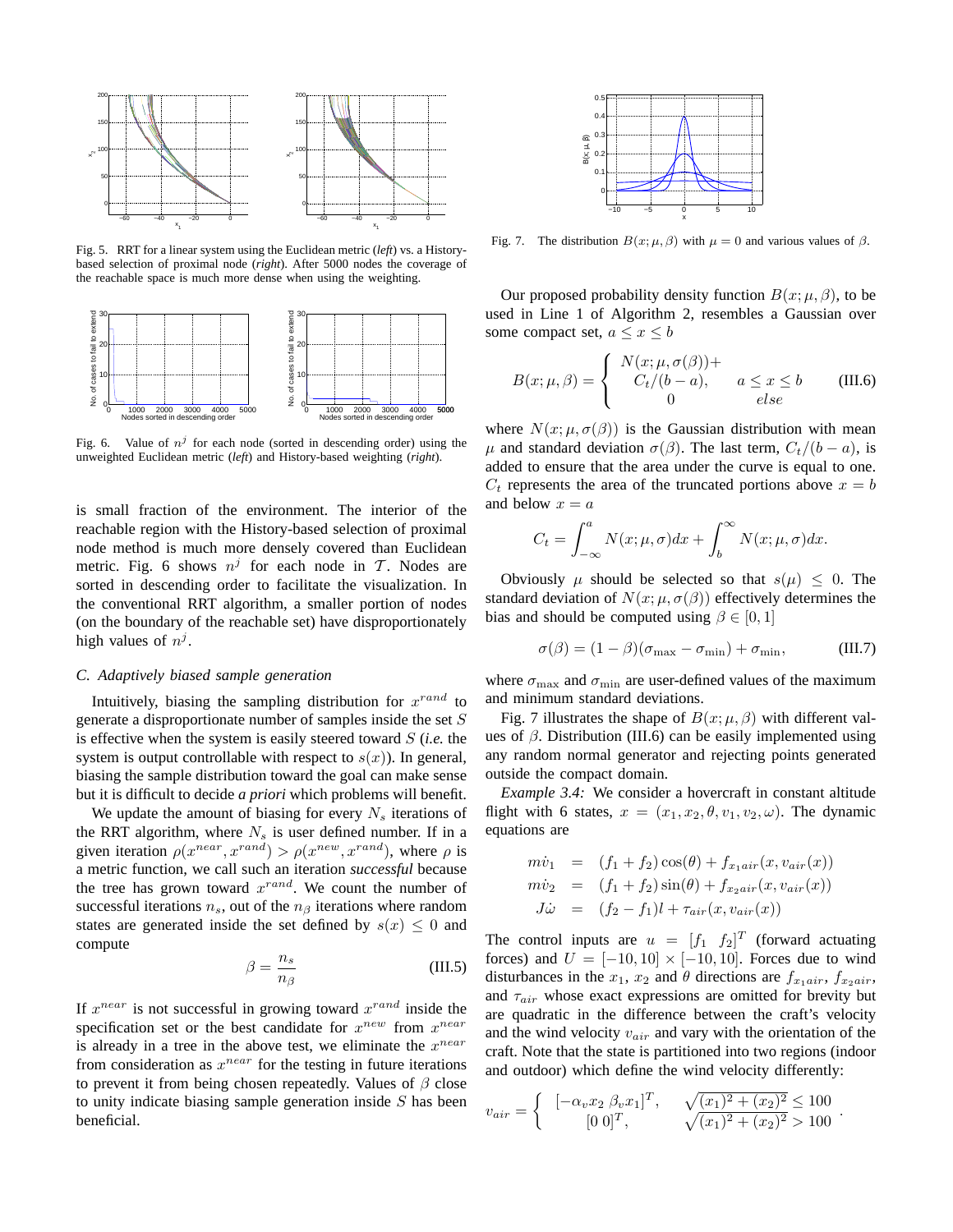

Fig. 8. RRTs of the hovercraft problem with uniform sampling (*left*) and with adaptive bias (*right*).



Fig. 9. The evolution of the biasing factor  $\beta$  for the hovercraft problem.

We would like to determine if a hovercraft under these wind conditions can reach some goal zone,  $S = \{(x_1, x_2) \in$  $[190, 200] \times [0, 10]$ . Note that when outdoors the wind forces are significantly greater in magnitude than the control inputs, making the system uncontrollable.

The initial state is  $x^0 = [0 \ 0 \ 0 \ 0 \ 0 \ 0]^T$ . The distribution (III.6) was used to solve the problem 10 times on a 1GHz PC. Fig. 8 shows the solutions of the problem with the uniform sampling distribution and adaptive bias. Fig. 9 shows how  $\beta$ changes as the algorithm evolves. The adaptive algorithm is able to exploit the situations in which biasing is effective. As shown in Table II, the adaptive biasing algorithm improves the efficiency of RRT method compared to other fixed bias strategies rather dramatically.

| Sampling Method      | No. of Nodes | Computation Time (sec) |  |  |  |
|----------------------|--------------|------------------------|--|--|--|
| Uniform              | 3556         | 1753.5                 |  |  |  |
| Med. Bias            | 1017         | 490.2                  |  |  |  |
| Heavy Bias           | 912          | 408.3                  |  |  |  |
| <b>Adaptive Bias</b> | 678          | 342.5                  |  |  |  |
|                      |              |                        |  |  |  |

HOVERCRAFT EXAMPLE: A COMPARISON OF THE SAMPLING STRATEGY INTRODUCED HERE (ADAPTIVE BIAS) TO FIXED-BIAS SAMPLING STRATEGIES, AVERAGED OVER 10 TRIALS ON A 1GHZ PC.

#### IV. UNIFIED ALGORITHM

#### *A. Unified algorithm*

Algorithm 3 and 4 present the unification of the enhancements presented in the previous section. Note that, since most robotic problems are controllable, the Algorithm 1 can terminate when a solution is found. In our case, it is a distinct possibility that no solution exists so we impose a secondary termination criteria. The change in coverage over the trailing N iterations  $\Delta c$ , measures the growth of the tree. If  $\Delta c$  drops below some user-defined  $\Delta c_{min}$  we terminate the search.

## **Algorithm 3** Generate enhanced-RRT: T

Initialize RRT: T.addVertex $(x^0 \leftarrow x^{init}, n^0 \leftarrow 0)$ Global:  $\beta = 1$ **while** ( $\exists x \in \mathcal{T}$  such that  $s(x) \leq 0$ ) AND  $\Delta c \geq \Delta c_{\min}$  **do** enhanced-Extend $(T)$ **end while**

## **Algorithm 4** enhanced-Extend( $T$ )

 $\sigma = (1 - \beta)(\sigma_{\text{max}} - \sigma_{\text{min}}) + \sigma_{\text{min}}$  $x^{rand} \in X \leftarrow B(x; \mu, \beta)$  (see eq.(III.6))  $x^{near}$  $\longleftarrow \arg \min_{x^j \in \mathcal{T}} [H(x^j, x^{rand}; t_{2go})]$  (see eq.(III.2),(III.3))  $u^{new} = \arg \min_{u \in \bar{U}} [t_{2go}(x^{rand}, x^{near} + \int^{\delta t} f(x, u) dt)]$  $x^{new} = x^{near} + \int^{\delta t} f(x, u^{new}(t)) dt$ **if**  $x^{new} = x^j \in T$  **then**  $n^j++$  $\bar{U} \leftarrow \bar{U} - u^{new}$ **goto** compute  $u^{new}$ **end if**  $\mathcal{T}$ .addVertex( $x^{new}$ ,  $n^{new} = 0$ )  $\mathcal{T}$ .addEdge( $u^{new}$ ,  $x^{near} \rightarrow x^{new}$ ) reset  $\bar{U}$ **if**  $N_s$  iterations **then**  $\beta = \frac{n_s}{n_\beta}$ **end if**

## *B. A Multiagent Problem*

We consider a problem where multiple autonomous vehicles must guard against an intruder entering a designated area. This scenario has applications in games such as "capture the flag" and can be viewed as a variant of the art-gallery problem. It has applications in homeland security where autonomous vehicles (boats, airplanes, ground robots) can be deployed to detect unidentified vehicles entering a cordoned-off area or an exclusion zone.

In this example, we examine a circular area,  $S_E$  guarded by 4 robots. Each robot has sensor foot prints which are assumed to be circular with radius  $R_d$  for detection and  $R_c$  for capture, as shown in Fig. 10. The guarding scheme is shown in Fig. 11. Initially, the guard robots distribute evenly along the perimeter of the exclusion zone. If the intruder enters the detection range of a guard robot, the robot pursues the intruder and other robots redistribute evenly along the circle  $C_E$ . If the intruder escapes the detection range of the pursuing robot, the robot returns to the perimeter and all robots redistribute evenly. The question we wish to answer is as follows. If an intruder or an adversary is allowed to start anywhere in a specified region  $S_I$ , and the guard robots are evenly distributed on the circle  $C_E$ , can the intruder enter the exclusion zone  $(S_E)$  uncaptured? The answer to our question can only be found by searching for an initial condition and a control input function for the intruder which drives it into the exclusion zone without crossing any of the capture ranges. We assume each of the intruder and guard robots has 5 states,  $x^i = (x_1^i, x_2^i, \theta^i, v^i, \omega^i)$  and 2 control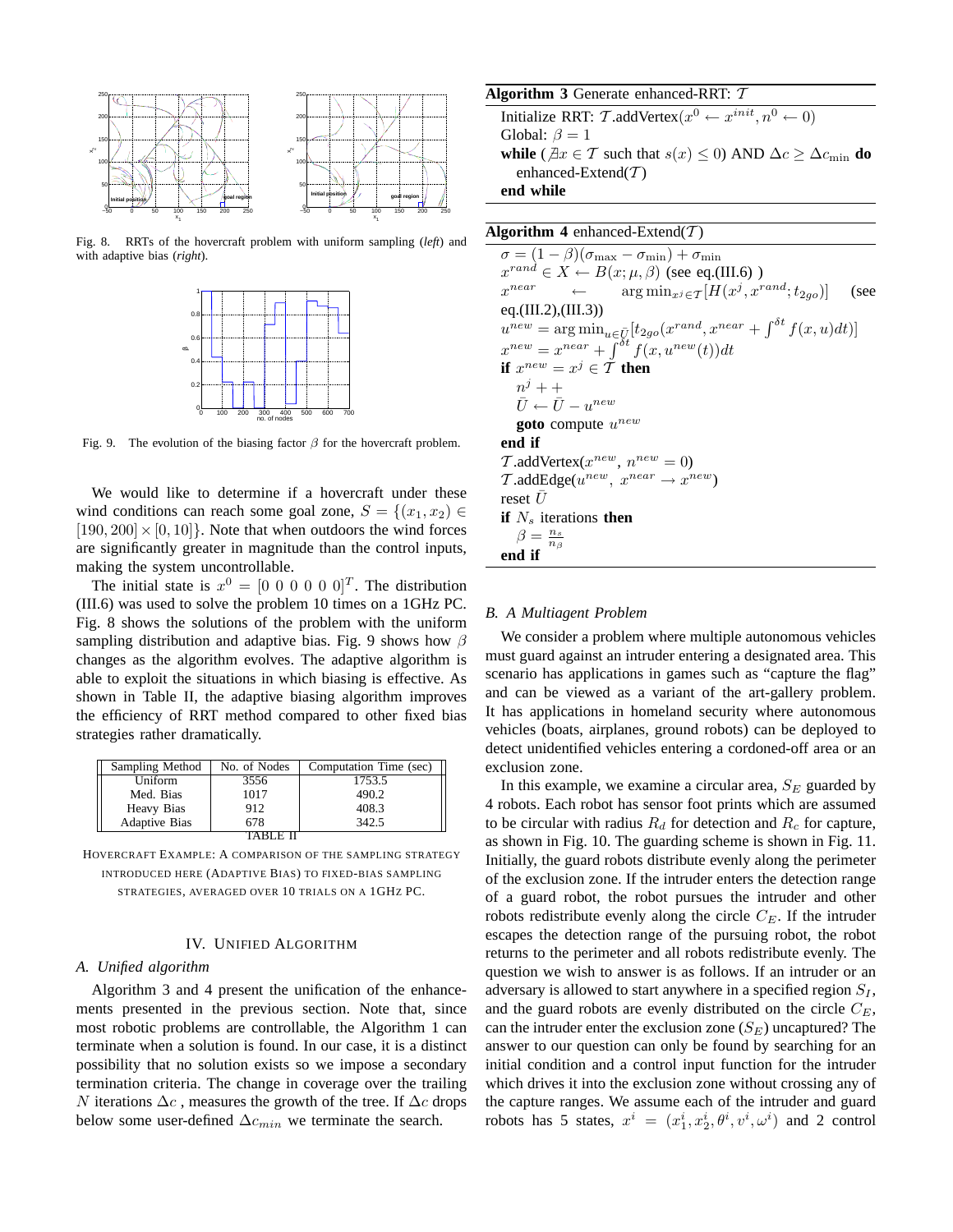inputs,  $u^i = (u_1^i, u_2^i)$  where  $x^1$  and  $u^1$  indicate states and input of the intruder. The dynamics with nonholonomic constraints are given by:

$$
\dot{x}_1^i = v^i \cos(\theta^i), \quad \dot{x}_2^i = v^i \sin(\theta^i), \quad \dot{\theta}^i = \omega^i
$$
\n
$$
v^i = u_1^i, \quad \omega^i = u_2^i.
$$
\n(IV.1)

We can define the free space  $X = X_1 \times X_2 \times \cdots \times X_5$  $\bigcup_{i=2}^{5} B(x^{i}(t), R_{c}) \subset \mathbb{R}^{25}$  where

$$
X_i = \{ (x_1^i, x_2^i, \theta^i, v^i, \omega^i) \in \mathbb{R}^5 | (x_1^i)^2 + (x_2^i)^2 \le R_I^2 \}
$$
  

$$
B(x^i(t), R_c) = \{ (x_1^i, x_2^i) | (x_1^1 - x_1^i)^2 + (x_2^1 - x_2^i)^2 \le R_c^2 \}.
$$

Then the specification set  $S$  is defined by

$$
S = \{ x \in X | (x_1^1)^2 + (x_2^1)^2 < R_s^2 \}
$$

where  $R_s$  is the radius of the circle  $C_E$ .

To evenly distribute guard robots along the perimeter, we use the algorithm proposed in [4]. Each guard robot is subject to the force

$$
\tau^j = -k \nabla \psi^2(q^j) - C \dot{q}^j + \sum_{k \in N_j} F_r(q^j, q^k) \qquad (IV.2)
$$

where  $q^{j} = (x_1^j, x_2^j) \in \mathbb{R}^2$  is the position of robot j,  $\psi$ :  $\mathbb{R}^2 \to \mathbb{R}$  is an implicit function description of the perimeter of the exclusion zone that must be guarded and  $N_i$  is the set of robots neighboring robot j.  $F_r$  is a Coloumb-like repulsive force that ensures that the robots do not cluster together, while  $C$  is a constant which provides a viscous damping term. The force is applied to a point that is at a finite distance away from a robot to address nonholonomic constraints. A detailed description of the control law including a proof of convergence to different shapes is provided in [4]. However, the analysis in the paper cannot be used to predict the transients as each guard robot moves toward the perimeter.

Note that the reachable set of states in  $X$  is a small subset of the entire state due to the fact that the system is uncontrollable and  $U$  is bounded. Finally, note that the intruder can start anywhere in the set  $S_I$ . In other words, the initial condition for the intruder must be chosen from this finite set, each condition leading to a RRT.

We apply the RRFT algorithm with enhancements suggested in Sec. IV-A to the problem. The control inputs are  $u =$  $(u_1^1, u_2^1) \in U = [-6 \ 6] \times [-\pi/12 \ \pi/12]$  with  $R_I = 300m$ ,  $R_s = 100m$ ,  $R_d = 100m$  and  $R_c = 40m$ . Fig. 12 shows the forest of trees where a solution trajectory is found, visualizing the position of the intruder. Eight initial conditions are generated and a forest starts to grow until a solution is found. Due to the space limitation, we show only the trajectories obtained for the algorithm with the "dynamics-based selection of proximal node". However, the Table III shows the statistics obtained for this example with all the options. The second column shows the average number of nodes used to find a solution trajectory for the intruder robot (one such trajectory is shown in Fig. 12). The third column shows the computation time with different options. The first main point to note from these two columns is that the standard algorithm takes four times as long requiring



Fig. 10. Initial conditions for guard robots and intruder. Each robot has a detection range  $R_d$  within which the intruder is detected, and capture ragne  $R_c$  within which the intruder is captured.



Fig. 11. Guarding scheme of the robots. Distribute until the intruder is detected (*left*) ; and pursue if the intruder is within the detection range of a guard robot (*right*).

three times the number of nodes to find the same solution. The second main point in this example is that adaptive biasing allows the most improvement in efficiency. The fourth column shows a snapshot of the coverage measure after 5000 nodes have been visited for all cases. The N/A is used because it is less meaningful to show this number for adaptive sampling when improving coverage is not the driving force behind using the adaptive bias.

| Enhancement        | No. of       | Computation | Coverage |
|--------------------|--------------|-------------|----------|
| Method             | <b>Nodes</b> | Time (sec)  | Measure  |
| No Enhancement     | 20544        | 9020.9      | 0.0190   |
| Dynamics-based     | 12960        | 3655.6      | 0.0196   |
| History-based      | 8176         | 3101.8      | 0.0246   |
| Adaptively biased  | 6398         | 1791.6      | N/A      |
| Three Enhancements | 7520         | 2429.2      | N/A      |

TABLE III

GUARD-INTRUDER EXAMPLE: A COMPARISON OF THE ALGORITHM, WITH AND WITHOUT ENHANCEMENTS AVERAGED OVER 10 TRIALS ON A 3GHZ PC.

#### V. CONCLUSION

The RRT algorithm has been successful in solving complex motion planning problems. We explore the application of this algorithm and its variants to the problem of testing complex reactive control systems and validating the effectiveness of multi-agent controllers. Testing and validation involve searching for conditions that lead to system failure by exploring all adversarial inputs and disturbances for errant trajectories. Unlike motion planning problems, the systems may not be controllable with respect to disturbances or adversarial inputs and the reachable set of states is generally a small subset